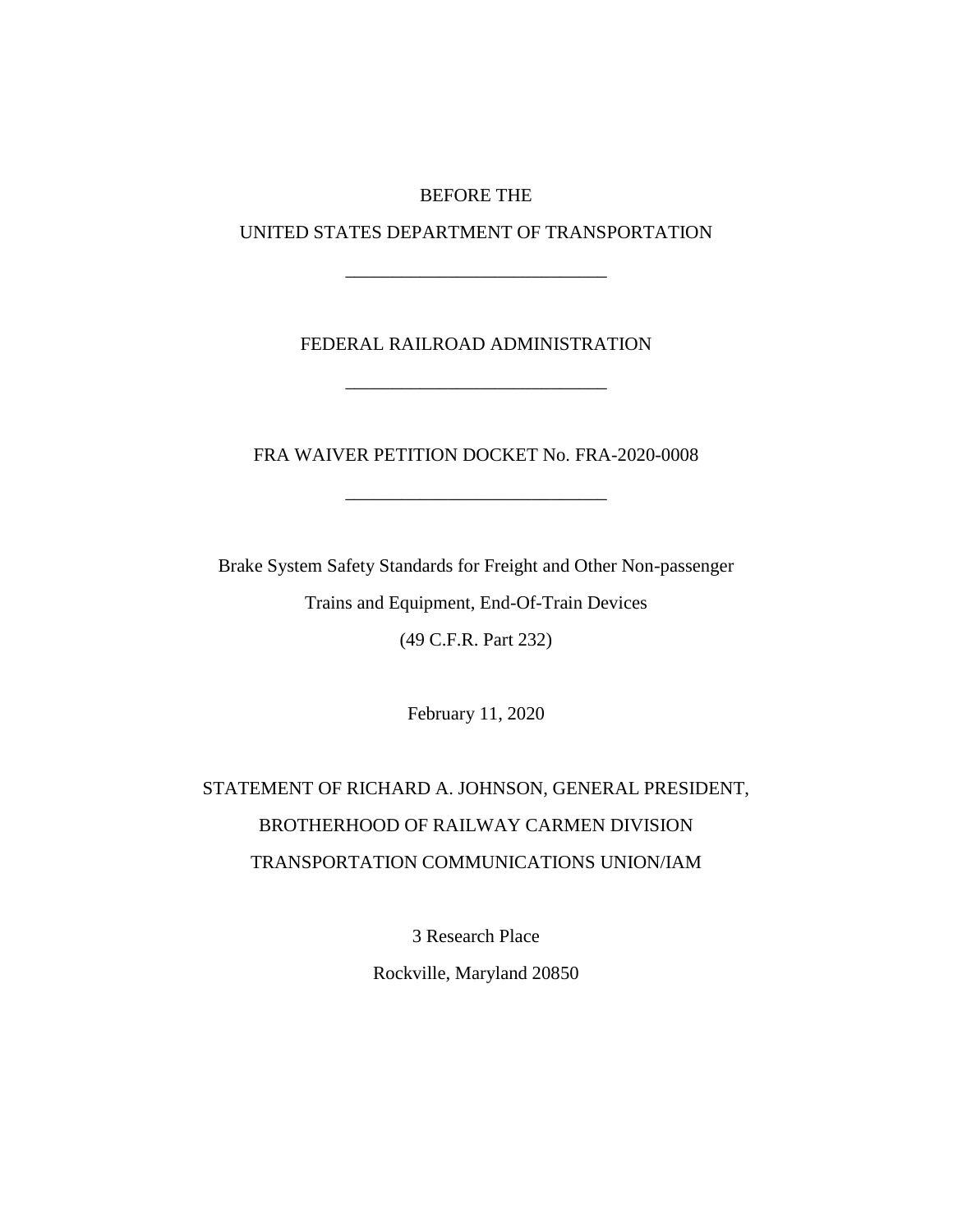#### *I. Introduction.*

My name is Richard A. Johnson. I am the General President, Brotherhood Railway Carmen Division, Transportation Communications Union (BRC) and a National Vice President of the Transportation Communications Union (TCU/IAM). I have been a carman for 49 years, beginning in 1971 on the former Milwaukee Road at Bensonville, Illinois, and I am personally familiar with the Federal Railroad Administration's (FRA) regulations that set forth safety standards for rail equipment.

BRC appreciates this opportunity to participate in the regulatory process, and brings to that process an enormous wealth of experience and practical knowledge in the area of railroad safety. Our experience has taught us that full compliance with FRA's safety regulations is the surest way to improve railroad safety and, to that end, BRC will address the safety and other issues raised by this petition for waiver.

The CSX Transportation, Inc. (CSX) petitioned FRA for a waiver of compliance from certain provisions of the Federal railroad safety regulations contained at 49 CFR part 232, *Brake System Safety Standards for Freight and Other Non-Passenger Trains and Equipment; End-of-Train Devices*. Specifically, CSX proposes to use proprietary software technology to implement a virtual three-dimensional simulation as an alternative to satisfy the "hands-on" portion of periodic refresher training required by 49 CFR 232.203(b)(8). Refresher training is required at intervals not to exceed three (3) years, and must consist of classroom and "hands-on" training, as well as testing. For the reasons discussed below, BRC requests FRA deny the CSX petition for waiver.

#### *II. Discussion.*

The CSX petition for waiver should be denied because the carrier has failed to show that the requested relief will afford the same level of safety to both railroad workers and the general public that 49 CFR 232.203(b)(8) currently provides. According to CSX, the simulation is based on performance of a Class I freight air brake test and is designed to place the user in a virtual realistic scenario. The user is required to perform a variety of inspection and remediation tasks relating to preprogrammed defects including, but not limited to, closed cut-out cocks, uncoupled air hoses, closed angle cocks, improperly positioned retainer valves, and fouled brake rigging. Users are required to successfully complete all tasks in the scenario. CSX proposes to apply this waiver system-wide to all CSX conductors and supervisors responsible for performing Class I freight air brakes tests.

It is the position of BRC that simulated testing should be used only as a supplement to, and not a replacement for, the "hands on" training currently required by 49 CFR 232.203(b)(8). While a 3-D simulation described by CSX is beneficial, it cannot replace the "hands on" training that railroad employees currently receive in the field. For instance, training in the field provides variating challenges such as weather or incidents where an inspector's olfactory senses are useful in conducting inspections. These are factors that a computer cannot simulate.

Moreover, should the relief be granted, CSX's proposal will have far reaching implications not only to its own operations but to possibly all rail carriers operating in the U.S. as